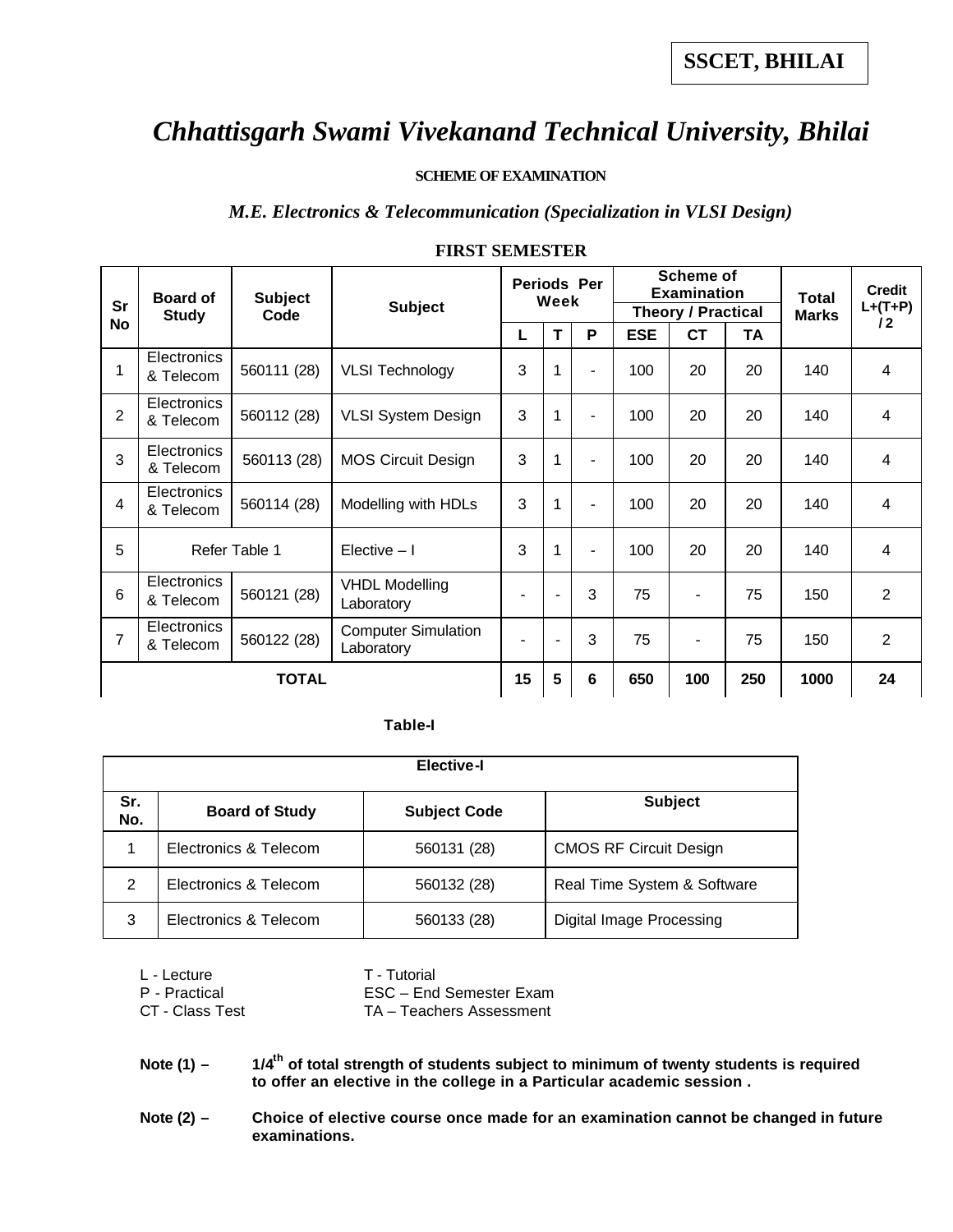#### **SCHEME OF EXAMINATION**

#### *M.E. Electronics & Telecommunication (Specialization in VLSI Design)*

| <b>Sr</b>      |                                 |                        |                                        |                          | <b>Periods Per</b>       |                |            | <b>Scheme of</b><br><b>Examination</b> |                              | <b>Credit</b>           |                         |
|----------------|---------------------------------|------------------------|----------------------------------------|--------------------------|--------------------------|----------------|------------|----------------------------------------|------------------------------|-------------------------|-------------------------|
| N              | <b>Board of</b><br><b>Study</b> | <b>Subject</b><br>Code | <b>Subject</b>                         | Week                     |                          |                |            | <b>Theory / Practical</b>              | <b>Total</b><br><b>Marks</b> | $L+(T+P)$<br>$\sqrt{2}$ |                         |
| $\mathbf{o}$ . |                                 |                        |                                        |                          | т                        | P              | <b>ESE</b> | <b>CT</b>                              | <b>TA</b>                    |                         |                         |
| 1              | Electronics &<br>Telecom        | 560211 (28)            | Digital Logic with<br>Verilog Design   | 3                        | 1                        | $\blacksquare$ | 100        | 20                                     | 20                           | 140                     | 4                       |
| $\overline{2}$ | Electronics &<br>Telecom        | 560212 (28)            | <b>VLSI System Testing</b>             | 3                        | 1                        | $\blacksquare$ | 100        | 20                                     | 20                           | 140                     | 4                       |
| 3              | Electronics &<br>Telecom        | 560213 (28)            | Low Power VLSI<br>Design               | 3                        | 1                        | $\blacksquare$ | 100        | 20                                     | 20                           | 140                     | $\overline{\mathbf{4}}$ |
| 4              | Electronics &<br>Telecom        | 560214 (28)            | <b>Embedded System</b><br>Design       | 3                        | 1                        | $\blacksquare$ | 100        | 20                                     | 20                           | 140                     | 4                       |
| 5              |                                 | Refer Table II         | $Elective - II$                        | 3                        | 1                        | $\blacksquare$ | 100        | 20                                     | 20                           | 140                     | 4                       |
| 6              | Electronics &<br>Telecom        | 560221 (28)            | Verilog Design and<br>verification Lab |                          | $\blacksquare$           | 3              | 75         | $\blacksquare$                         | 75                           | 150                     | $\overline{2}$          |
| 7              | Electronics &<br>Telecom        | 560222 (28)            | Embedded system<br>Lab                 | $\overline{\phantom{0}}$ | $\overline{\phantom{a}}$ | 3              | 75         | $\blacksquare$                         | 75                           | 150                     | $\overline{2}$          |
|                |                                 | <b>TOTAL</b>           |                                        | 15                       | 5                        | 6              | 650        | 100                                    | 250                          | 1000                    | 24                      |

#### **SECOND SEMESTER**

#### **Table- II**

|            |                       | Elective-II         |                         |
|------------|-----------------------|---------------------|-------------------------|
| Sr.<br>No. | <b>Board of Study</b> | <b>Subject Code</b> | <b>Subject</b>          |
|            | Electronics & Telecom | 560231 (28)         | MEMS and IC integration |
| 2          | Electronics & Telecom | 560232 (28)         | <b>MOS Physics</b>      |
| 3          | Electronics & Telecom | 560233 (28)         | Neural Network for VLSI |

| L - Lecture     | T - Tutorial             |
|-----------------|--------------------------|
| P - Practical   | ESC - End Semester Exam  |
| CT - Class Test | TA - Teachers Assessment |

**Note (1) – 1/4th of total strength of students subject to minimum of twenty students is required to offer an elective in the college in a Particular academic session.**

Note (2) - Choice of elective course once made for an examination cannot be changed in future **examinations.**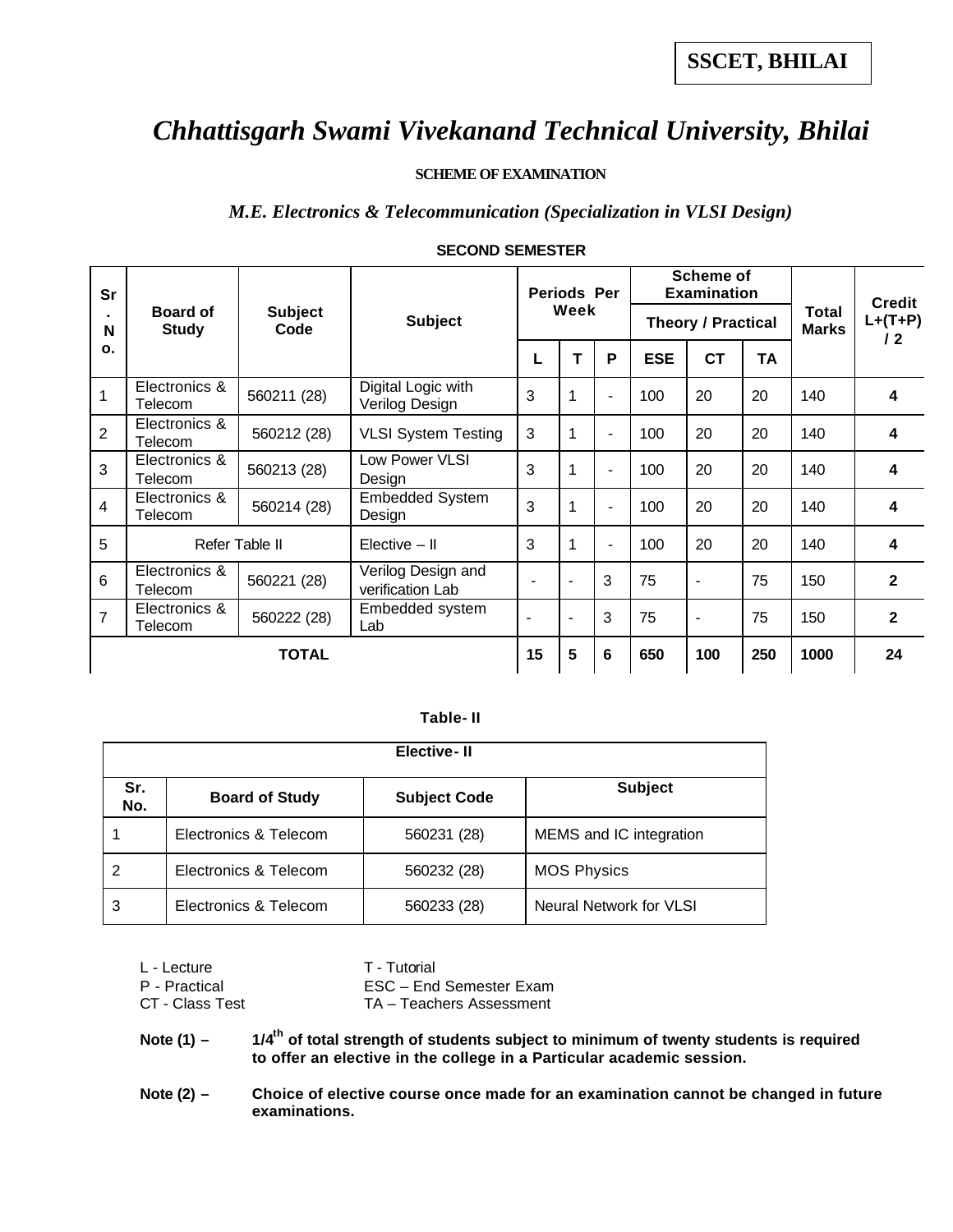### **SCHEME OF EXAMINATION**

### *M.E. Electronics & Telecommunication (Specialization in VLSI Design)*

### **THIRD SEMESTER**

|                |                                                        |              |                                   | <b>Periods Per</b> |              |                          |                           | <b>Scheme of</b><br><b>Examination</b> |           |                              | <b>Credit</b> |
|----------------|--------------------------------------------------------|--------------|-----------------------------------|--------------------|--------------|--------------------------|---------------------------|----------------------------------------|-----------|------------------------------|---------------|
| Sr.<br>No.     | <b>Board of</b><br><b>Subject Code</b><br><b>Study</b> |              | <b>Subject</b>                    | Week               |              |                          | <b>Theory / Practical</b> |                                        |           | <b>Total</b><br><b>Marks</b> | $L+(T+P)$ /   |
|                |                                                        |              |                                   |                    |              | P                        | <b>ESE</b>                | <b>CT</b>                              | <b>TA</b> |                              |               |
|                | Electronics<br>& Telecom                               | 560311 (28)  | Analog VLSI                       | 3                  | 1            | $\blacksquare$           | 100                       | 20                                     | 20        | 140                          | 4             |
| 2              | Refer Table- III                                       |              | Elective - III                    | 3                  | 1            | $\overline{\phantom{a}}$ | 100                       | 20                                     | 20        | 140                          | 4             |
| 3              | <b>Electronics</b><br>& Telecom                        | 560321 (28)  | Project                           |                    | ۰            | 28                       | 100                       | $\blacksquare$                         | 100       | 200                          | 14            |
| $\overline{4}$ | <b>Electronics</b><br>& Telecom                        | 560322 (28)  | Seminar on<br>Industrial Training |                    |              | 3                        | $\overline{\phantom{0}}$  | $\overline{\phantom{a}}$               | 20        | 20                           | $\mathbf{2}$  |
|                |                                                        | <b>TOTAL</b> |                                   | 6                  | $\mathbf{2}$ | 31                       | 300                       | 40                                     | 160       | 500                          | 24            |

#### **Table- III**

|            | Elective-III          |                     |                                            |  |  |  |  |  |  |  |
|------------|-----------------------|---------------------|--------------------------------------------|--|--|--|--|--|--|--|
| Sr.<br>No. | <b>Board of Study</b> | <b>Subject Code</b> | <b>Subject</b>                             |  |  |  |  |  |  |  |
|            | Electronics & Telecom | 560331 (28)         | Algorithm for VLSI Design Automation       |  |  |  |  |  |  |  |
| 2          | Electronics & Telecom | 560332 (28)         | <b>ASIC Design</b>                         |  |  |  |  |  |  |  |
| 3          | Electronics & Telecom | 560333 (28)         | Design of Semiconductor<br><b>Memories</b> |  |  |  |  |  |  |  |

L - Lecture T - Tutorial

P - Practical ESC – End Semester Exam

CT - Class Test TA – Teachers Assessment

Note (1) –  $1/4$ <sup>th</sup> of total strength of students subject to minimum of twenty students is required **to offer an elective in the college in a Particular academic session.**

Note (2) – Choice of elective course once made for an examination cannot be changed in future **examinations.**